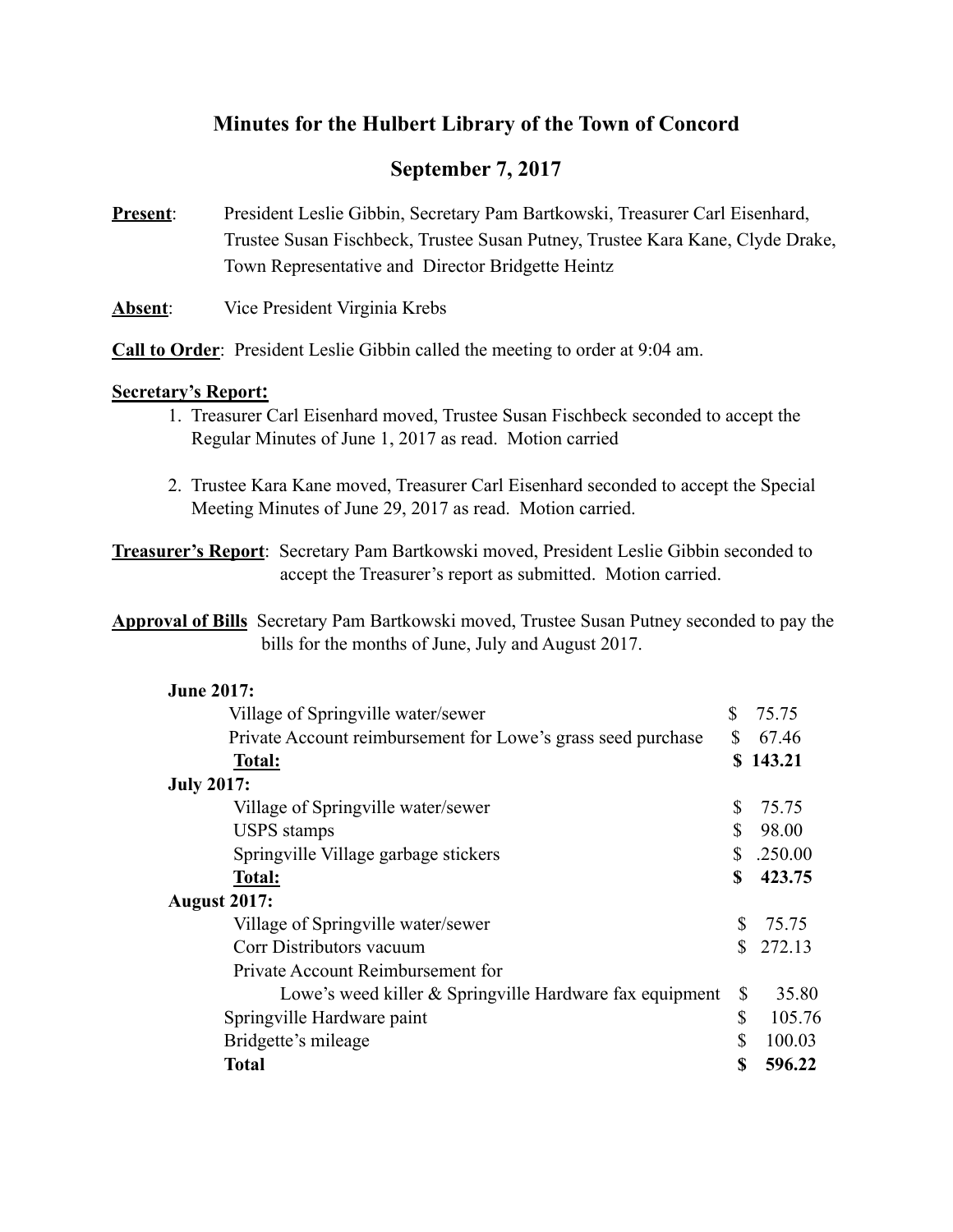# **Library Improvements:**

- 1. The Library now has a public fax. There is a \$1.75 charge for the first page and a \$1.00 fee for every subsequent page.
- 2. The sewer drain covers for both the front and back doors need replacing. Corr Distributors sent a quote which was forwarded to the Town. Supervisor Gary Eppolito, who requested a few more quotes and if possible to wait until closer to the end of the year before submitting this.
- 3. The next improvements under consideration are: new carpeting in the meeting room and new tile for the back hallway, public restrooms and staff kitchen.
- **Town Board Report**: Town Representative Clyde Drake echoed Director Bridgette Heintz' statement regarding the sewer drain covers saying the Town Board does not want to raise Town taxes.

## **Correspondence**:

- 1. A \$50 donation was received from the Women of the Moose. No designation was requested.
- 2. A memorial \$50 donation was received in memory of Larry Hanson. It was requested that the library purchase WWII books. After consultation with Mrs. Hanson on titles, two books were purchased.

**Director's Report:** Director Bridgette Heintz informed the Board that:

- 1. Summer wrap-up:
	- (a) Book sale proceeds: \$1,113.32 and Bake sale proceeds: \$330.025 with a combined total of **1,443.57.**
	- (b) Hot Dog Roast proceeds were 1,485.00. An increase of \$180 from 2016.
	- (c) Number of summer programs was 82.
	- (d) Number of summer program attendees 919.
- 2. The Fall events calendar draft was presented.
- 3. The aquarium sprung a major leak making it unslvageable. Using theBe Neighborly Springville Facebook page all of the fish were rehoused. The space left will be used as a "business center" to make use of the copier and public fax easier.
- 4. The Hulbert Library received \$2,500 from Senator Gallivan's office in Bullet Aid for 2017. These funds are specifically used for technology and related purchases. These funds remain in the account until used.